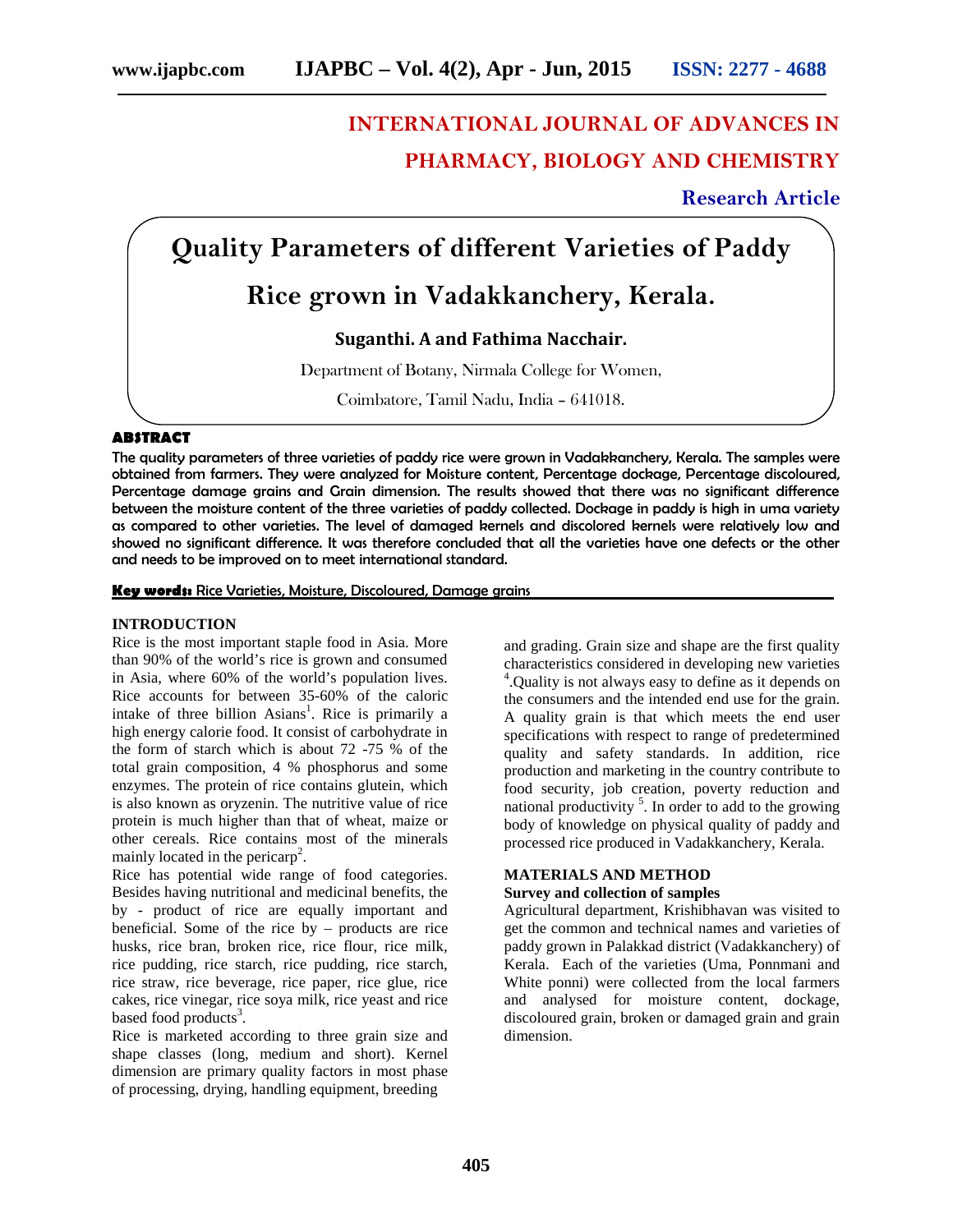#### **Analysis**

#### **Moisture Content Percentage**

Moisture content (MC) is the weight of water contained in paddy expressed in percentage. Moisture content is measured using oven method. The oven is set up at  $130^{\circ}$ c then the three varieties of paddy is weighed and placed inside the oven. Then the final weight of the sample is measured after 16 hours.

$$
MC_{db} = m_i - m_f \times 100
$$

$$
m_f
$$

 $MC<sub>db</sub> = moisture content dry basis$  $m_i$  = initial weight  $m_f$  = final weight

#### **Dockage in paddy**

The light foreign matter, stones, weeds and seeds from a 100 gm sample were removed. The total weight was obtained and then the dockage percentage was calculated as follows:

% Dockage = Weight of dockage  
\nWeight of total paddy  
\n
$$
X 100
$$

#### **Percentage Discolored kernels**

25 gm paddy was measured using measuring scale. The discolored paddy were separated and then computed as following:

% discolored grains = Weight of discolored grains

X100 Weight of total paddy

#### **Percentage Damaged Kernels**

A known weight of paddy was measured, while the damaged paddy is removed and measured then computed as below

% damaged paddy = Weight of damaged grains

X100

Weight of total paddy

#### **Grain Dimensions**

Using a caliper, twenty (20) paddy samples were selected at random from each replicate and the dimension measured to obtain the average length and width of the paddy grains. To obtain the paddy shape, the following equation was used:

Length to width ratio  $(L/W)$  =

Average paddy length, mm Average paddy width, mm

#### **Percentage immature and chalky grains:**

Immature Grains: (Chalky and immature kernels are combined and treated as one component). A 25 gm grain sample was measured, selected and segregated and the immature grains in sample were weighed. The percentage immature grains in the sample were calculated using the formula:

 $%$  immature grains = Weight of immature grains X100

Weight of total paddy

#### **RESULTS AND DISCUSSION**

The main qualities, farmers preferred for paddy were brown hull in colour, long and slender in shape. Grain quality cannot be defined specifically for a particular grain. Several factors such as uniformity and soundness of the kernels, test weight, amount of foreign material in grain , breakage susceptibility are used to characterize grain quality for a particular end use of a grain type $6$ .

There was no significant difference between the moisture content of three varieties of paddy collected (Table -1, Figure - 1). Several researchers  $^{7, 8}$  and  $^{9}$ determined some physical properties of rice grains for some specific varieties, levels of processing and moisture content.

Grains with high moisture content are too soft to withstand hulling pressure without undue breakage and may be pulverized. Grain is too dry becomes greater breakage and proper moisture content to obtain the highest head rice yield <sup>6</sup>.

Dockage in paddy is relatively high in uma variety as compared to other varieties, making it unfit for international export except further cleaning will be done. There was no significant difference in other varieties. The level of damaged kernels and discolored kernels were relatively high in uma variety. Damaged kernels are kernels or pieces of kernels that are sprouted or internally damaged as a result of heat, moisture, whether or microbes while discoloured kernels are kernels or piece of kernels that have changed the colour as a result of deteriorative changes  $^{10}$ .

#### **CONCLUSION**

The quality parameters of the three varieties of paddy (Ponnmani, Uma and White Ponni) were studied for dockage %, discoloured grain %, broken grain %, moisture content % and grain dimension. For Ponnmani, the dockage % is 0.2, discoloured grain % is 1.8, broken grain % is 0.53%, moisture content % is 8 and grain dimension is 2.28. For Uma, the dockage % is 0.4, discoloured grain % is 1.4, broken grain % is 1.06, moisture content % is 13.3 and grain dimension is 2.93. For White Ponni, dockage % is 0.33, discoloured grain % is 1.26, broken grain % is 0.33, moisture content % is 10 and grain dimension is 4.6. When parameters are considered different variety is superior in different parameters. Each variety has its own peculiarity and characteristics which need to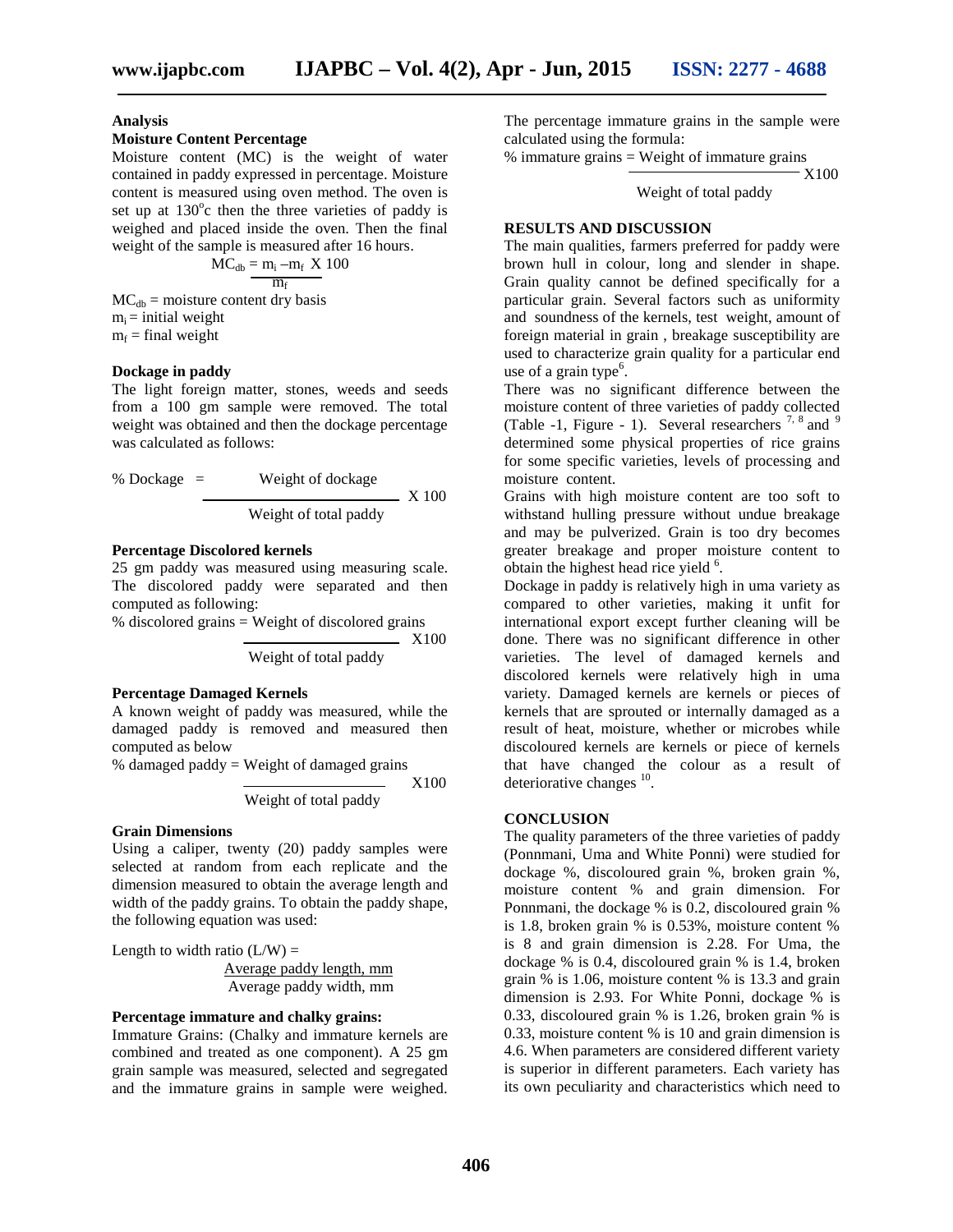be worked on so that it can meet international standards.

#### **ACKNOWLEDGEMENT**

The authors are grateful to the Paddy field farmers Vadakacherry, Kerala for given the paddy samples

> **Table 1 Compare the quality parameters percentage in three varieties of paddy Quality parameter Ponni Ponnmani Uma White Ponni** Dockage % 0.2 ± 0.45 0.4 ± 0.25 0.33± 0.52 Discoloured Grain % 1.8 ± 0.20 1.4±0.56 1.26±0.11 Broken Grain % 0.53 ± 0.07  $1.06 \pm 0.04$  0.33±0.82 Moisture content %  $8.0 \pm 0.75$  13.3  $\pm$  0.23 13.3 $\pm$ 0.38 Grain Dimension % 2.28  $\pm 0.52$  2.93  $\pm 0.76$  4.6  $\pm 2.63$





#### **REFERENCES**

- 1. Guyer D, Tuttle A, Rouse S, Volrath S, Johnson M, Potter S, Gorlach, J, Goff S, Crossland L and Ward E. Activation of latent transgenes in Arabidopsis using a hybrid Transcription factor. Genetics 1998; 149(2): 633-639.
- 2. Kumar BJ. Post harvest profile of Paddy /Rice 2004.
- 3. www.rice trade.com
- 4. Owens G. Cereals Processing Technology, Woodhead Publishing Limited Cambridge, England 2001.
- 5. Ojehomonon VET, Adebaya SB, Ogundele OO, Okoruwa VO, Ajayi O, Diagne A and Ogunlana O. Rice data systems in Nigeria building a rice data system for sub- Saharan Africa (National Rice Survey 2009) by NCRI, NBS, NISER & University of Ibadan.

and also thankful to the management and Department of Botany , Nirmala college for Women, Coimbatore - 641018, Tamil Nadu, India for providing laboratory

facilities to carry out this investigation.

- 6. Hector K. Agrarian Research and Training Institute. Viability of rice processing at household institute Colombo,Sri Lanka, 2008.
- 7. Correa PC, Schwanz Da Silva F, Jaren C, Afonso- Junior PC and AranaI. Physical